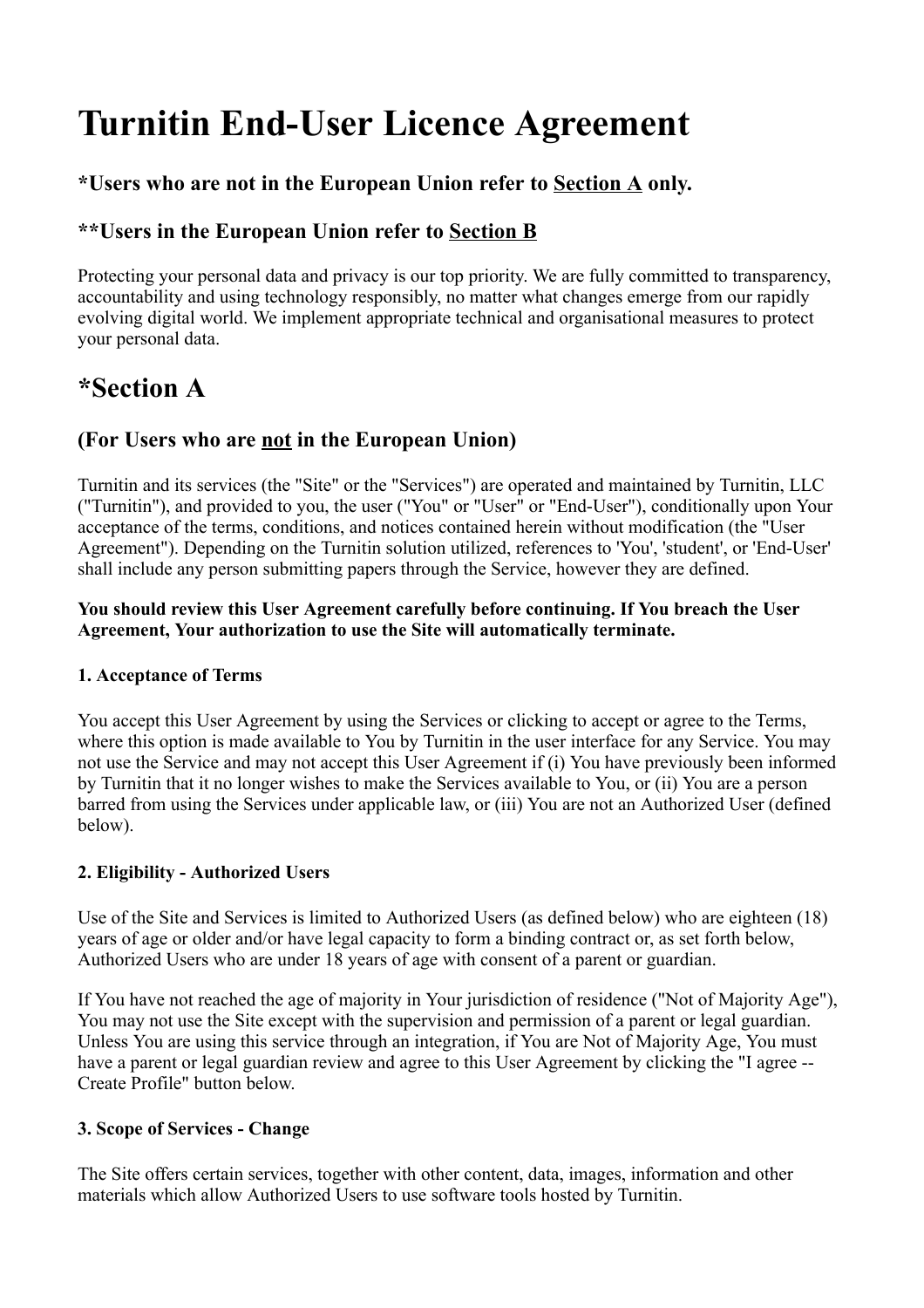You acknowledge and agree that the form and nature of the Services and the Site which Turnitin provides may change from time to time without prior notice to You. You acknowledge and agree that Turnitin may stop (permanently or temporarily) providing the Services (or any features within the Services) to You or to users generally at Turnitin's sole discretion, without prior notice to You.

In connection with the Service, Turnitin may make available to User, or Customer may separately license, certain third party products (collectively, the "Third Party Products"). Except as otherwise provided in the third party licensor's license agreement, if any, accompanying the Third Party Products, Customer shall have a limited, non-transferable (except to a successor entity), non-exclusive license to use the Third Party Products solely in connection with the Services. Except as otherwise provided in the third party licensor's license agreement, if any, accompanying the third party products, the third party products are provided "AS-IS", without warranties of any kind and Turnitin and the third party licensor disclaim all warranties with respect to the Third Party Products, including but not limited to, the implied warranties of non-infringement, title, merchantability, and fitness for a particular purpose. In no event will Turnitin or the third party licensor be liable to User, Customer, or any third party for any direct, indirect, punitive, exemplary, incidental, special or consequential damages arising out of the Third Party Products, even if they have been advised of the possibility of such damages or losses.

The Services, including those of Turnitin's vendors, licensors, and service providers, should be considered as one piece of evidence about a student's academic ability. When a report is being used for an important decision about a student's performance, instructors should review and evaluate the information to ensure that the appropriate decision about placement or performance has been made.

You understand and agree that the Service may not be used for any other purpose, or provided to any other party, than as described herein. You shall indemnify and hold Turnitin and its licensors, vendors, and service providers harmless from any and all claims arising out of Your use of the Service or use of the information to determine placement of, or grades for students, or for any other purpose.

#### 4. License by Turnitin

Subject to Your compliance with the User Terms, Turnitin hereby grants You a non-transferable, nonexclusive license to use and access the Services and Site, solely for non-commercial use. In the case of originality checking Services, You agree to use the Site and Services only as follows: (i) if You are a School Administrator, only in connection with registered classes offered through Your Customer, (ii) if You are an Instructor, only in connection with registered classes You are currently teaching, or (iii) if You are a student, only in connection with a registered class in which You are enrolled. No other license is granted by implication, estoppel or otherwise.

For the avoidance of doubt, no license is granted to You to do any of the following, and You agree not to do any of the following: (i) modify, copy, distribute, transmit, display, perform, reproduce, publish, license, create derivative works from, transfer, scrape, gather or sell any information or Services from the Site without the prior written consent of Turnitin, (ii) market, rent, lease, or re-license the Services, or use the Services for third party commercial use, commercial timesharing, or service bureau use, and (iii) cause or permit the disassembly, decompilation, recompilation, or reverse engineering of any technology underlying the Site. Any use of the Services by the U.S. Government, including but not limited to any Customers under its jurisdiction or under the corresponding States' jurisdiction, is subject to 'restricted rights' as that term is defined in FAR 52.227-19(c)(2) or DFAR 252.227.7013(c) (1) (if used in a defense related agency).

#### 5. Ownership

You or the person who has authorized You to submit a paper for review as part of the Services will, subject to the license granted hereunder to Turnitin and its affiliates, vendors, service providers and licensors, retain Your ownership of the submitted paper. This User Agreement grants Turnitin and its affiliates, vendors, service providers and licensors only a non-exclusive right to Your paper solely for the purposes of plagiarism prevention and the other Services provided as part of Turnitin.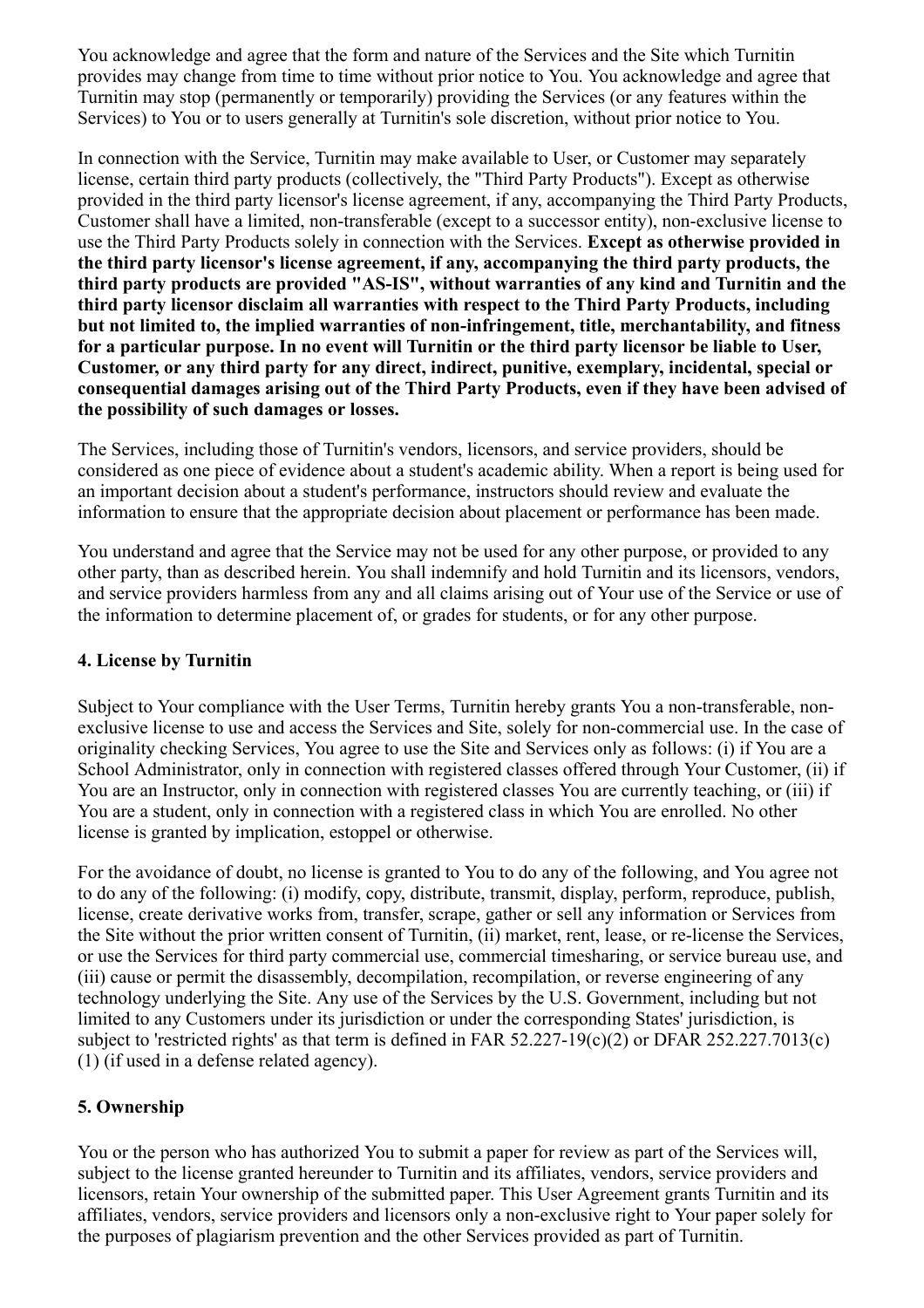All materials created by the Services, including the format of reports evaluating textual sources ("Service Reports"), and all intellectual property rights related thereto are owned by Turnitin or its suppliers. The Site is protected by United States and international intellectual property right laws. With the exception of the limited right to access the Services described above, nothing contained herein shall be construed as granting You any right, title, or interest in the Services or any of Turnitin's or its affiliates', vendors', service providers' or licensors' intellectual property or proprietary information. Any rights not expressly granted to You by this User Agreement or any other agreements with Turnitin are reserved by Turnitin and/or its affiliates, vendors, service providers and licensors.

#### 6. License by You

Paper Submissions. If You submit a paper or other content in connection with the Services, You hereby grant to Turnitin (and, if necessary for providing the Services its affiliates, vendors, service providers, and licensors) a non-exclusive, royalty-free, perpetual, worldwide, irrevocable license to use such papers, as well as feedback and results, for the limited purposes of a) providing the Services, and b) for improving the quality of the Services generally. You also grant the license to Communications as disclosed below. The licenses shall survive the termination of the User Agreement. Any cessation of the use of the Site or Services shall not result in the termination or expiration of this license. Nothing shall prevent Turnitin and its affiliates, vendors, service providers and licensors from using information independently created by them. Submitted papers are held at the discretion of Customers in accordance with the terms of the Registration Agreement between Turnitin and Customer. You may at any time request that Turnitin and its service providers delete each paper that you individually identify to us through the system administrator at your institution.

Communications other than Paper Submissions: Turnitin shall not obtain the right to use concepts or ideas set forth in papers submitted to the site, which is covered by the license above. No Turnitin employees, representatives, affiliates or other connected persons use the content of submissions for any reason other than those pursuant to fulfilling our customer support obligations. Unless otherwise indicated in the Site, including our Privacy Policy (http://www.turnitin.com/en\_us/aboutus/privacy-center/privacy-pledge), any communications or material of any kind that You e-mail, post, or transmit through the Site, including, questions, comments, suggestions, and other data and information (Your "Communications" will be treated as non-confidential. You grant Turnitin a nonexclusive, royalty-free, perpetual, worldwide, irrevocable license to reproduce, transmit, display, disclose, archive and otherwise use Your Communications on the Site or otherwise for our business purposes. Turnitin is free to use any ideas, concepts, techniques, know-how or information in Your Communications for any purpose, including, but not limited to, the development and use of products and services based on the Communications. For example, if you were to suggest a feature for us to add to our Service or Site, we would be free to do that without your further permission or the need for compensation to be made to you. This Communication license expressly excludes personally identifiable Registration Data of students, any papers submitted to the Site, and grades and assessment related information.

#### 7. Registration, Password and Class Identification Security

You are solely responsible for any and all use of Your account. If You become aware of any unauthorized use of Your password or of Your account, You agree to notify Turnitin by sending an email to legal@turnitin.com. You are entirely responsible for maintaining the confidentiality of Your password and You agree not to share Your password with any other person, whether directly or indirectly. You agree to use reasonable efforts to retain the confidentiality of class identification numbers and passwords. In no circumstance shall You transmit or make Your password or class identification number or any other passwords for the Site or class identification numbers available in any public forum, including, but not limited to any web page, blog, advertisement or other posting on the Internet, any public bulletin board, and any file that is accessible in a peer-to-peer network. You agree not to use the class identification number or password of a class for which You are not presently enrolled or teaching to access the Site. You agree that You will not obtain access to the Site by means of a password not specifically issued to You by Turnitin, an Instructor, or School Administrator for a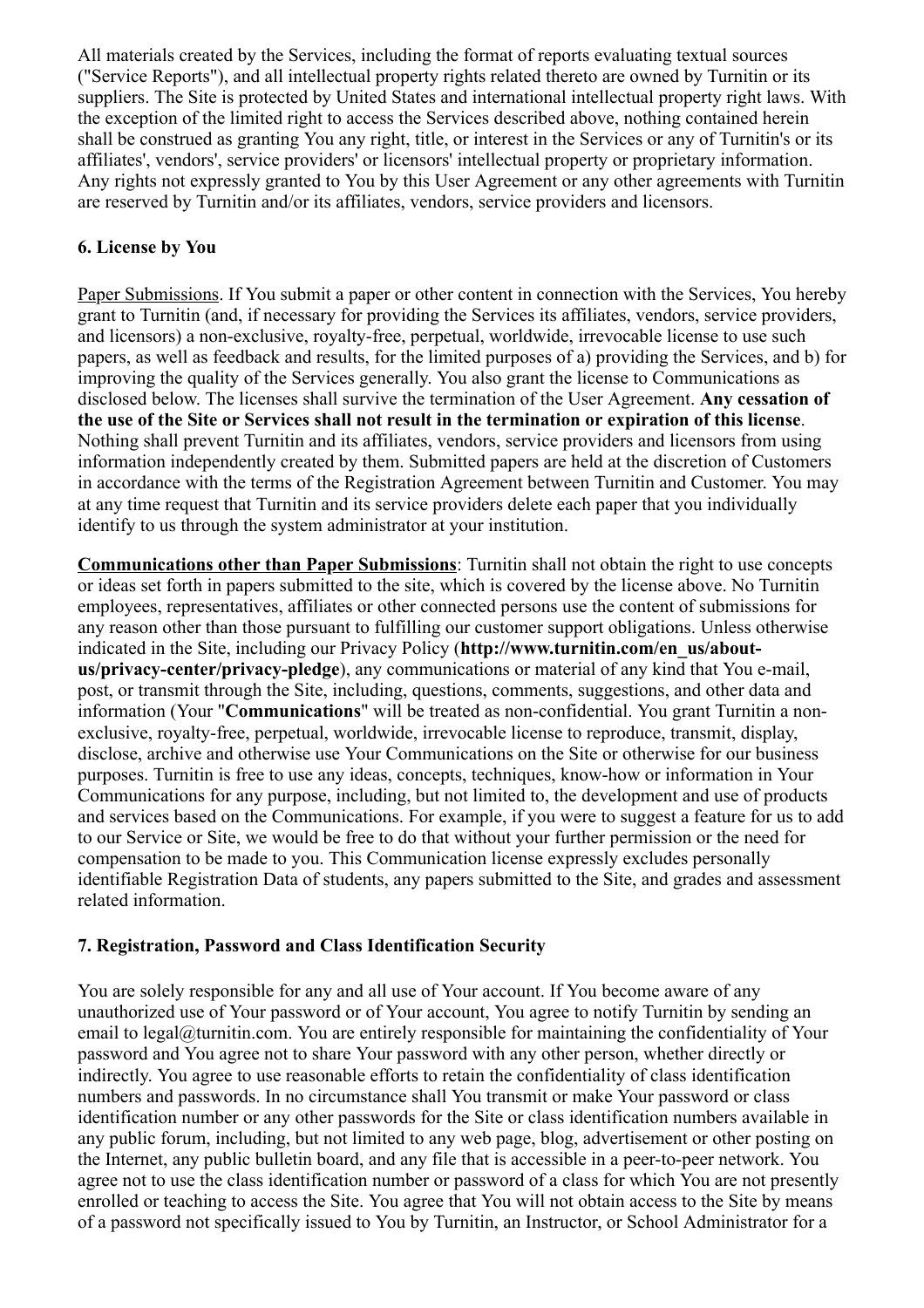class in which You are properly enrolled. You agree to notify Turnitin immediately if You suspect any unauthorized use of Your account or access to Your password or class identification number.

In the case of Turnitin Feedback Studio (or other originality checking Services): If You are an Administrator, You agree (i) to provide account or class identification numbers and passwords only to Instructors, and (ii) not to make statements that Your Customer is using the Services in connection with a particular class when the relevant class is not registered. If You are an Instructor, You agree (i) to provide class identification numbers and passwords only to students properly enrolled in the relevant registered class, and (ii) not to make statements that Your class is using the Services when such class is not registered. If You are a student, You warrant and represent that (i) You are enrolled in the class for which You have been provided an identification number and password, and (ii) the password with which You are entering the Site is Your own which has been specifically issued to You by Turnitin, or an Instructor or School Administrator.

#### 8. Termination

Turnitin may, in its sole discretion, suspend or terminate Your access to the Site to (i) prevent damages to, or degradation of, the Services; (ii) comply with any law, regulation, court order, or other governmental request; (iii) otherwise protect Turnitin from potential legal liability; or (iv) in response to Your breach of this User Agreement. Turnitin shall use reasonable efforts to provide You with notice prior to or promptly following any suspension of access to the Site. In addition, a student's papers and materials may be deleted at the request of Instructors and School Administrators. In its sole discretion, Turnitin may restore access to the Site within a reasonable time period after the event giving rise to suspension has been resolved to Turnitin's satisfaction.

You may stop using the Services at any time. You do not need to specifically inform Turnitin when You stop using the Services. You may delete Your account at any time.

You acknowledge and agree that if Turnitin disables access to Your account, or terminates Your account, You may be prevented from accessing the Services, Your account details or any files or other content which is associated with Your account.

#### 9. Originality or Similarity Reports

If You are a customer representative, You agree to maintain any of Turnitin's notices (including legal notices relating to Turnitin's proprietary rights (e.g., copyright and trademark notices) and disclaimers on originality or Service Reports.

Any disclosure of a Service Report to any third party by You is at Your own risk and may violate applicable laws and privacy rights. The score and/or feedback received through the Service should be considered as one piece of evidence about a student's writing ability. When a score is being used for an important decision about a student's performance, instructors should review and evaluate the score and/or feedback to ensure the appropriate decision about placement, performance and plagiarism. You further agree to exercise Your independent professional judgment in, and to assume sole and exclusive responsibility for, determining the actual existence of plagiarism in a submitted paper with the acknowledgement and understanding that the Originality Reports are only tools for detecting textual similarities between compared works and do not determine conclusively the existence of plagiarism, which determination is a matter of professional judgment of the Instructor and Institution.

#### 10. You Agree to Use the Site for only Appropriate Purposes.

You agree to use the Services only for purposes that are permitted by (a) this User Agreement and (b) any applicable law, regulation or generally accepted practices or guidelines in the relevant jurisdictions (including any laws regarding the export of data or software to and from the United States or other relevant countries). You agree not to access (or attempt to access) any of the Services or Site by any means other than through the interface that is provided by Turnitin. You agree not to access (or attempt to access) any of the Services or Site through any automated means (including use of scripts or web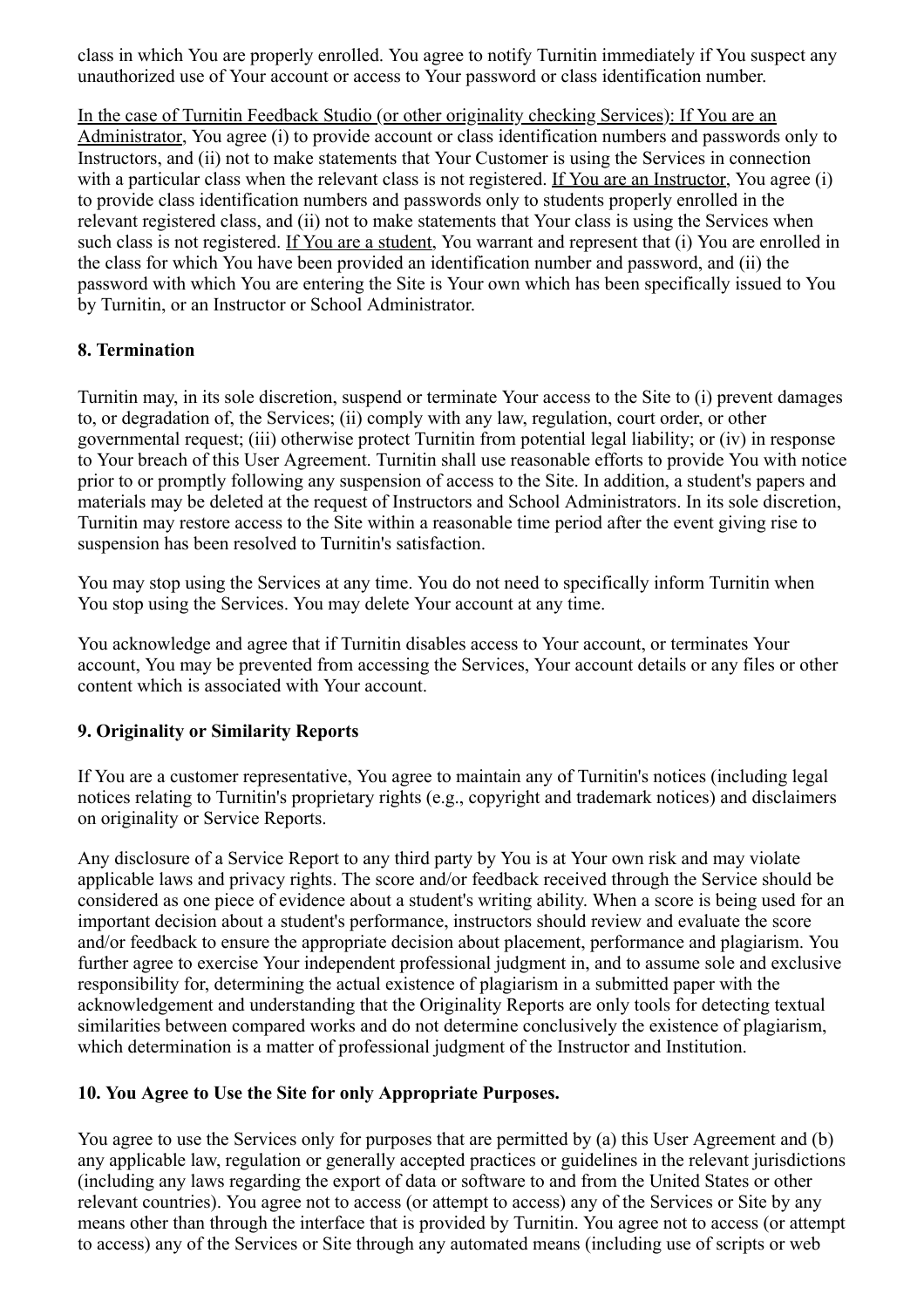crawlers) and shall ensure that You comply with the instructions set out in any robots.txt file present on the Services or Site.

You may not transmit any papers or Communications on or through the Site that (a) restricts any other user's enjoyment of the Site, (b) is unlawful, threatening, abusive, libelous, defamatory, pornographic, profane or otherwise offensive, (c) constitutes or encourages criminal conduct, gives rise to civil liability, or otherwise violates any law, (d) violates or infringes the rights of any third party including, without limitation, patent, copyright, trademark, privacy or any other proprietary right, (e) contains a virus or other harmful component, or (f) contains false or misleading indications of origin or statements of fact. Turnitin reserves the right, but shall have no obligation to edit or remove any Communication, in whole or in part, that in Turnitin's sole discretion is objectionable, disruptive to the Site or in violation of this User Agreement. Turnitin reserves the right to immediately suspend Your access to the Site in the event of any violation of this provision.

As a condition of Your use of the Site and the Services, You agree that You will not use the Site for any purpose that is unlawful or prohibited by this User Agreement. Except as provided in this User Agreement, any use of any the Services on any other Web site or networked computer environment for any purpose is prohibited. You may not frame or utilize framing techniques to use, surround or enclose any portion of the Site without Turnitin's express written consent.

#### 11. Procedure for Making Claims of Copyright Infringement

In accordance with the Digital Millennium Copyright Act (17 U.S.C. § 512) ("DMCA"), Turnitin is registered with the United States Copyright Office as a Service Provider. Any notifications of claimed copyright infringement must be sent to our Copyright Agent:

Chief Financial Officer c/o Turnitin 2101 Webster Street, Suite 1800 Oakland, CA 94612 Email: contracts@turnitin.com

Turnitin respects the intellectual property of others, and we ask our users to do the same. If You believe that Your work has been copied by a third party and posted to the Site in a way that constitutes copyright infringement, please provide Turnitin's Copyright Agent the following information: 1. An electronic or physical signature of the person authorized to act on behalf of the owner of the copyright interest; 2. A description of the copyrighted work that You claim has been infringed; 3. A description of where the material that You claim is infringing is located on the Site; 4. Your address, telephone number, and email address; 5. A statement by You that You have a good faith belief that the disputed use is not authorized by the copyright owner, its agent, or the law; 6. A statement by You, made under penalty of perjury, that the above information in Your Notice is accurate and that You are the copyright owner or authorized to act on the copyright owner's behalf.

If You materially misrepresent material on the Site as infringing, when it is not, or when You are not the lawful copyright holder, You may be liable for damages, including court costs and attorneys fees.

You hereby acknowledge that the DMCA notice does not cover a circumstance in which a paper or other Communication You submitted has been archived on the Site. You agree not to submit a DMCA notice claiming direct infringement by Turnitin. Turnitin will not respond to such notices.

#### 12. Privacy

By entering this User Agreement, You further represent that You have read and understand the **Privacy** Policy (set forth at: http://www.turnitin.com/en\_us/about-us/privacy) and agree to its terms.

#### 13. Warranty Disclaimer

THE SITE AND ALL INFORMATION AND SERVICES AVAILABLE THROUGH THE SITE ARE PROVIDED "AS IS," WITH ALL FAULTS, AND "AS AVAILABLE". TURNITIN, ITS AFFILIATES, VENDORS AND LICENSORS DO NOT WARRANT THAT THE SITE OR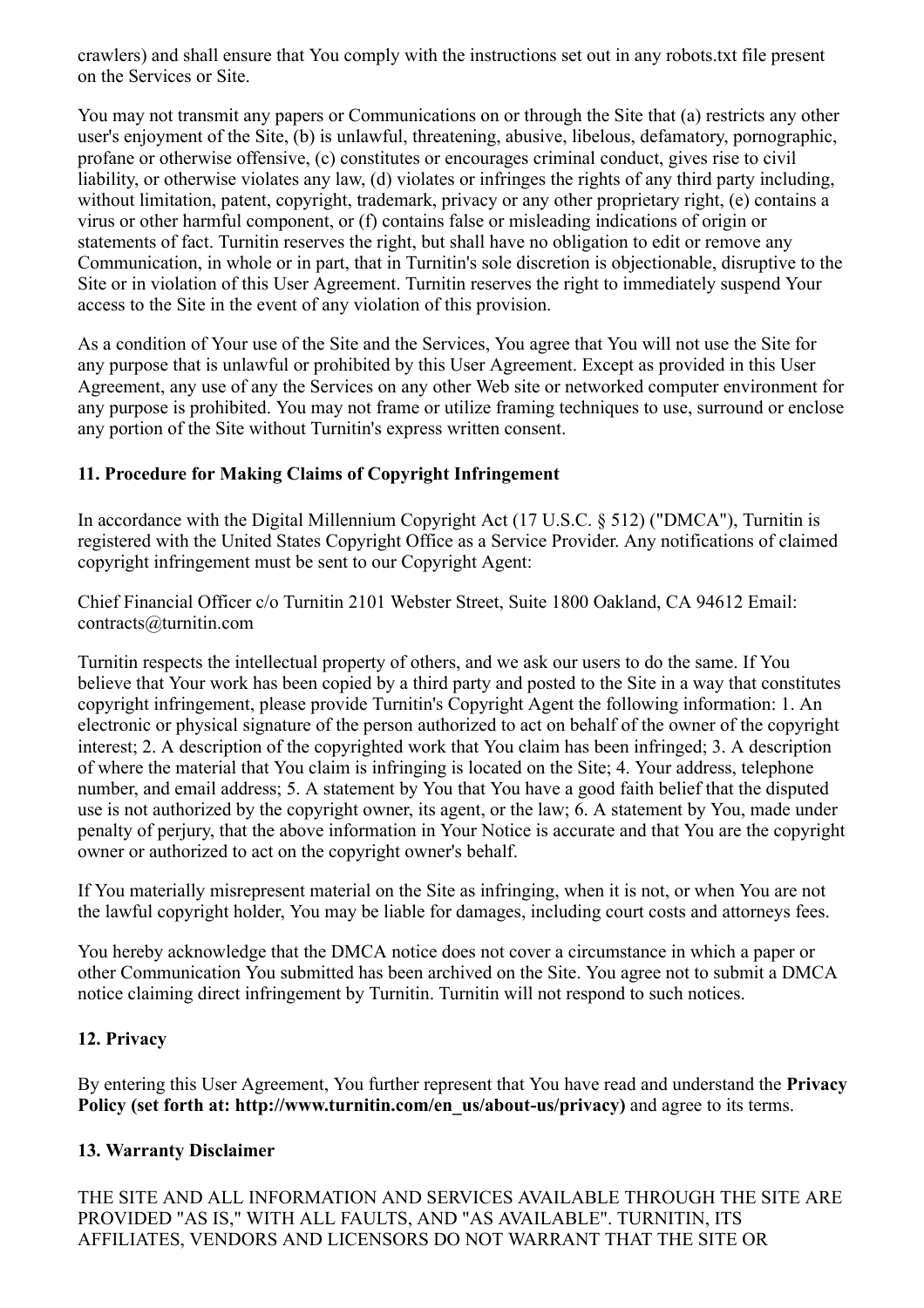SERVICES WILL MEET YOUR REQUIREMENTS, OR THAT ANY RESULTS OR COMPARISONS GENERATED BY THE SITE WILL BE COMPLETE OR ACCURATE. TURNITIN, ITS AFFILIATES, VENDORS AND LICENSORS DO NOT WARRANT THAT ACCESS TO THE SITE OR THE OPERATION OF THE SERVICES WILL BE UNINTERRUPTED OR ERROR-FREE, OR THAT DEFECTS IN THE SITE WILL BE CORRECTED. TO THE FULLEST EXTENT PERMISSIBLE BY LAW, TURNITIN, ITS AFFILIATES, VENDORS AND LICENSORS DISCLAIM ALL REPRESENTATIONS AND WARRANTIES, EXPRESS, IMPLIED OR STATUTORY, INCLUDING, BUT NOT LIMITED TO, CONFORMITY TO ANY REPRESENTATION OR DESCRIPTION, MERCHANTABILITY, QUALITY OF INFORMATION, QUIET ENJOYMENT, TITLE, NON-INFRINGEMENT AND FITNESS FOR A PARTICULAR PURPOSE.

THE SERVICES ARE ACCESSED AND USED OVER THE INTERNET. YOU ACKNOWLEDGE AND AGREE THAT TURNITIN, ITS AFFILIATES, VENDORS AND LICENSORS DOES NOT OPERATE OR CONTROL THE INTERNET AND THAT: (I) VIRUSES, WORMS, TROJAN HORSES, OR OTHER UNDESIRABLE DATA OR SOFTWARE; OR (II) UNAUTHORIZED USERS (e.g., HACKERS) MAY ATTEMPT TO OBTAIN ACCESS TO AND DAMAGE USER'S DATA, COMPUTERS, OR NETWORKS. TURNITIN, ITS AFFILIATES, VENDORS AND LICENSORS SHALL NOT BE RESPONSIBLE FOR SUCH ACTIVITIES.

Turnitin is not obligated to, monitor or review any areas of the Site where user Communications may be made available, including, but not limited to, chat rooms, bulletin boards, and other user forums. Communications submitted by users do not necessarily represent the view or opinions of Turnitin. Turnitin does not preview user Communications before they appear on the Site. Turnitin will have no liability related to the content of any such Communications, whether or not arising under the laws of copyright, defamation, privacy, obscenity, or otherwise. Turnitin retains the right to remove, in its sole discretion, Communications that include any material deemed abusive, defamatory, obscene, or otherwise inappropriate.

Due to routine maintenance, updates or other technical reasons, the Site and the Services may be temporarily unavailable from time to time. Turnitin assumes no responsibility for any error, omission, interruption, deletion, defect, delay in operation or transmission, communications line failure, theft or destruction or unauthorized access to, or alteration of any paper submitted by You or any User Communications. Turnitin is not responsible for any technical malfunction or other problems of any telephone network or service, computer systems, servers or providers, computer or mobile phone equipment, software, failure of email or players on account of technical problems or traffic congestion on the Internet or at any Site or combination thereof, including injury or damage to any Authorized User's or to any other person's computer, mobile phone, or other hardware or software, related to or resulting from using or downloading materials in connection with the Site and/or in connection with the Services.

#### 14. Limitation of Liability

NEITHER TURNITIN, NOR ITS AFFILIATES, VENDORS AND LICENSORS, WILL BE LIABLE UNDER ANY THEORY FOR DAMAGES OF ANY KIND (INCLUDING WITHOUT LIMITATION DIRECT, INDIRECT, INCIDENTAL, CONSEQUENTIAL, EXEMPLARY DAMAGES OR DAMAGES RESULTING FROM LOST PROFITS, LOST DATA, OR BUSINESS INTERRUPTION) ARISING FROM THE YOUR USE OF THE SITE, THE SERVICES OR THE INFORMATION CONTAINED THEREIN, HOWEVER ARISING, EVEN IF SUCH PARTIES OR ANY OF THEIR REPRESENTATIVES HAVE BEEN ADVISED OF THE POSSIBILITY OF SUCH DAMAGES. THIS LIMITATION DOES NOT APPLY TO THE EXTENT IT IS PROHIBITED BY LAW.

IF YOU ARE A CUSTOMER OR THEIR REPRESENTATIVE, INCLUDING AN ADMINISTRATOR OR INSTRUCTOR, YOU AGREE THAT REGARDLESS OF THE TYPE OF CLAIM OR THE NATURE OF THE CAUSE OF ACTION, IN NO EVENT WILL TURNITIN, ITS AFFILIATES, VENDORS OR LICENSORS, BE LIABLE FOR: (I) ANY DECISION MADE OR ACTION TAKEN OR NOT TAKEN IN RELIANCE UPON ANY ORIGINALITY REPORT OR ANY OTHER INFORMATION PROVIDED THROUGH THE SERVICES; (II) FOR ANY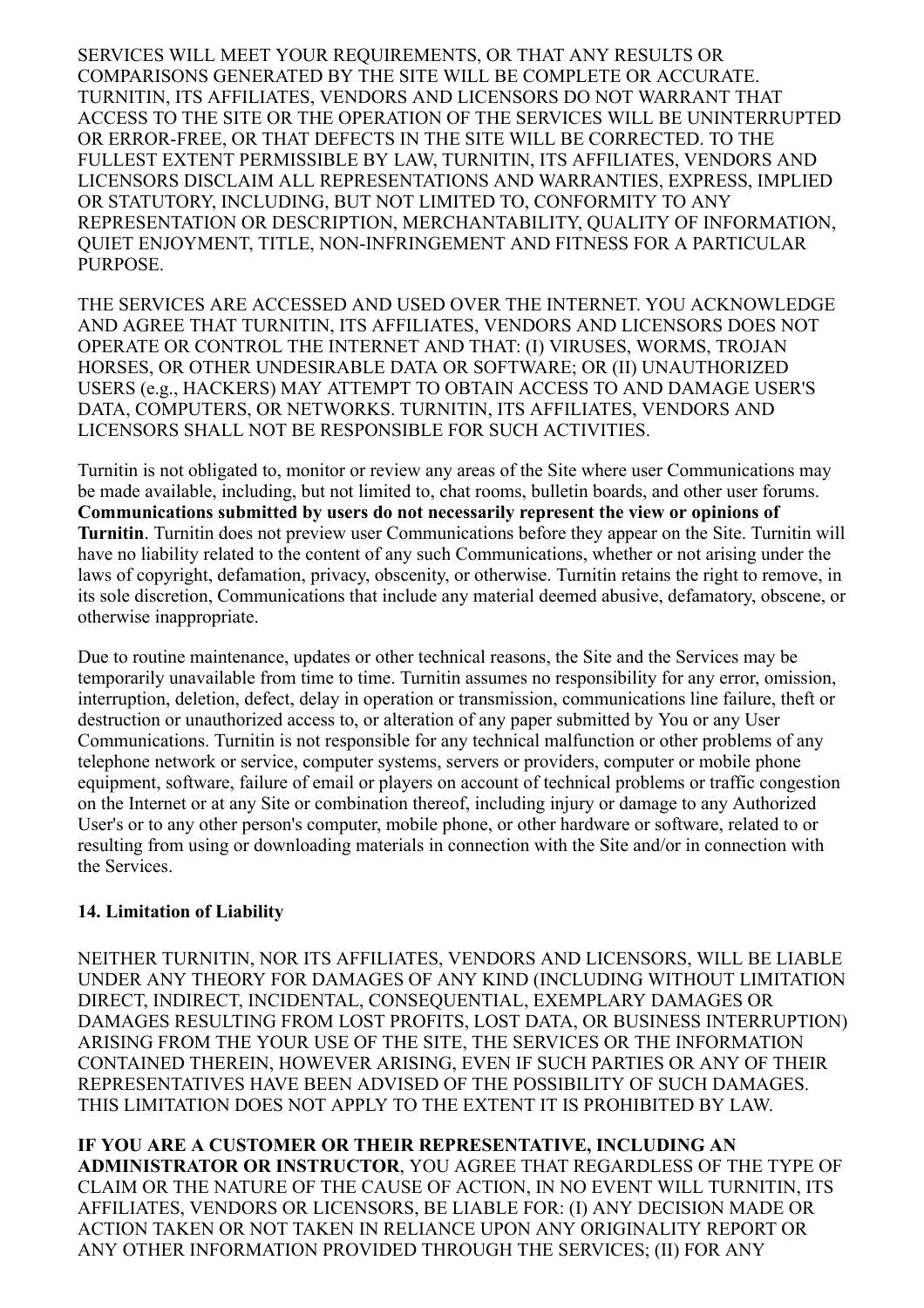#### LIABILITY ARISING FROM YOUR DISCLOSURE OF AN ORIGINALITY REPORT TO ANY THIRD PARTY.

#### 15. Sole Remedies

IF YOU ARE A STUDENT, EDITOR OR INSTRUCTOR, YOUR SOLE REMEDY FOR DISSATISFACTION WITH THE SITE, THE SERVICES, AND/OR HYPERLINKED WEB SITES IS TO STOP USING THE SITE AND/OR THOSE SERVICES. WITHOUT LIMITING ANY OTHER PROVISION OF THIS USER AGREEMENT, IF YOU ARE A CUSTOMER, TURNITIN AND ITS AFFILIATES', VENDORS' AND LICENSORS' TOTAL CUMULATIVE LIABILITY ARISING UNDER OR RELATED TO THIS USER AGREEMENT, THE SITE AND THE SERVICES, WHETHER IN CONTRACT, TORT OR OTHERWISE, WILL NOT EXCEED THE AMOUNTS, IF ANY, PAID TO TURNITIN BY YOU FOR THE SERVICES DURING THE TWELVE (12) MONTHS IMMEDIATELY PRECEDING THE EVENT GIVEN RISE TO LIABILITY. SOME JURISDICTIONS DO NOT ALLOW THE LIMITATION OR EXCLUSION OF LIABILITY FOR INCIDENTAL OR CONSEQUENTIAL DAMAGES; IN THOSE JURISDICTIONS TURNITIN'S LIABILITY UNDER THIS USER AGREEMENT SHALL BE LIMITED TO THE GREATEST EXTENT PERMITTED BY LAW. ALSO CERTAIN SOME JURISDICTIONS DO NOT ALLOW LIMITATIONS ON IMPLIED WARRANTIES. IF THESE LAWS APPLY TO YOU, SOME OR ALL OF THE ABOVE DISCLAIMERS, EXCLUSIONS, OR LIMITATIONS MAY NOT APPLY TO YOU, AND YOU MIGHT HAVE ADDITIONAL RIGHTS. YOU AGREE THAT UNDER NO CIRCUMSTANCES SHALL YOU BE ENTITLED TO INJUNCTIVE RELIEF WITH REGARD TO THE USE OR ARCHIVING OF ANY PAPER SUBMITTED TO THE SITE.

#### 16. Indemnification

To the extent allowed by applicable law, you agree to indemnify, defend and hold harmless, Turnitin, its affiliates, officers, directors, employees, agents, service providers and licensors, from any claims, losses, damages, deficiencies, liabilities, costs and expenses (including attorneys' fees and costs) arising from Your (a) use of the Site or the Services, (b) violation of any third party's rights, including intellectual property rights and privacy, (c) breach of applicable law, or (d) breach of this User Agreement. For clarity, this indemnification applies both to direct claims between You and Turnitin and third-party claims. You agree to cooperate as reasonably required in the defense of any claim. Turnitin reserves the right, at its own expense, to assume the exclusive defense and control of any matter otherwise subject to indemnification under this section and, in any event, You agree not to settle any such matter without the prior written consent of Turnitin. Your obligation to defend and indemnify Turnitin survives the termination of this User Agreement and Your use of the Site.

#### 17. Modification of these terms and conditions

Turnitin reserves the right to change the terms, conditions, and notices under which the Site is offered from time to time and without prior notice.

#### 18. General

(a) This User Agreement is governed by the laws of the State of California, U.S.A. You hereby consent to the exclusive jurisdiction and venue of state and federal courts in Alameda County, California, U.S.A., in all disputes arising out of or relating to the use of the Site or the Services. You agree not to use the Site in any jurisdiction that does not give effect to all provisions of these terms and conditions, including without limitation this paragraph.

(b) This User Agreement constitutes the whole legal agreement between You and Turnitin and governs Your use of the Services (but excluding any services which Turnitin may provide to You under a separate written agreement), and completely replace any prior agreements between You and Turnitin in relation to the Services, except for a Registration Agreement as provided below.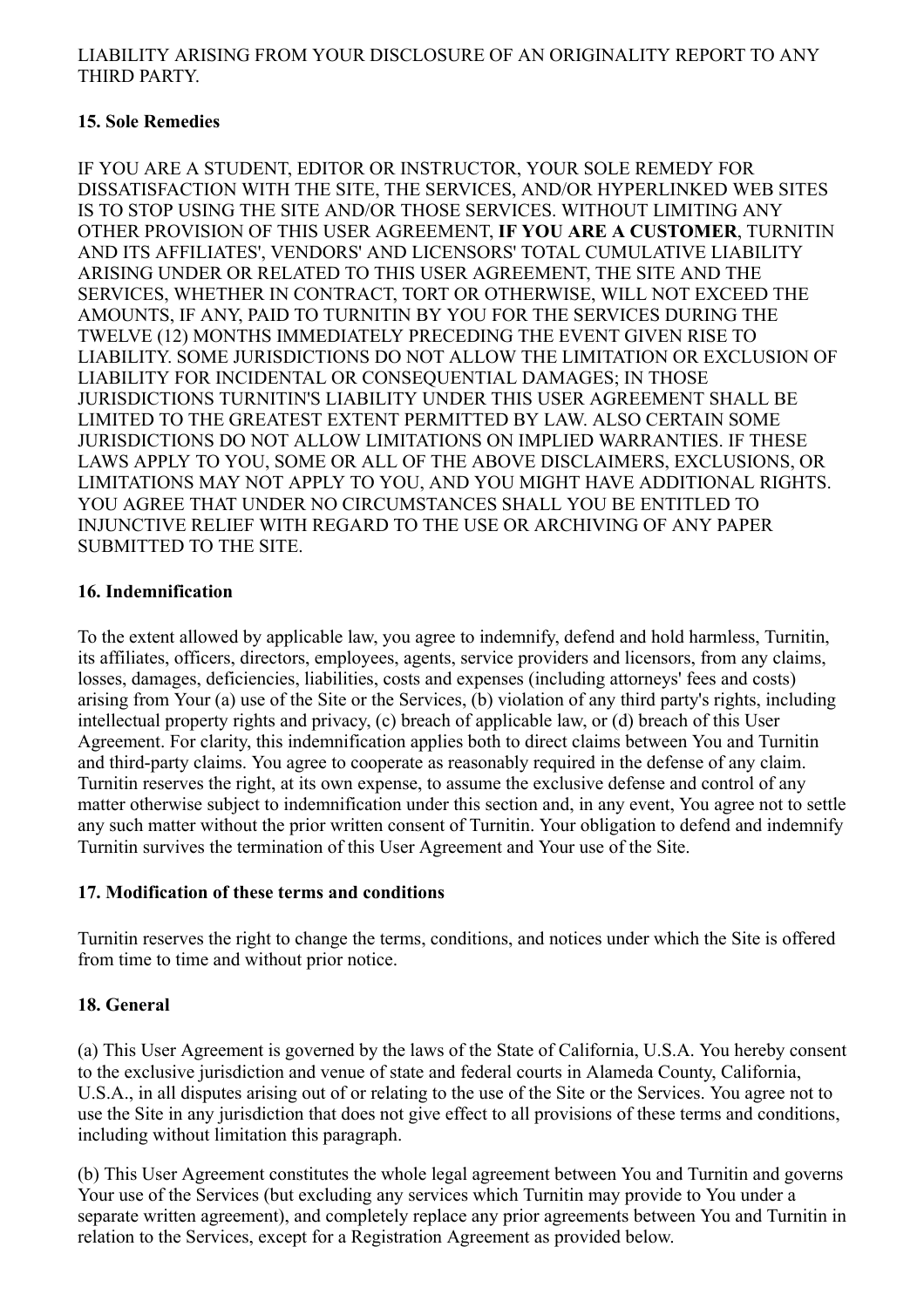(c) This agreement is assignable by Turnitin, including in connection with the sale of its business or reorganization or reincorporation. You may not assign or transfer the agreement without the prior permission of Turnitin, including in connection with a change of control. You agree that no joint venture, partnership, employment or agency relationship exists between You and Turnitin, LLC as a result of this User Agreement or use of the Site or the Services.

(d) Turnitin's performance of this User Agreement is subject to existing laws and legal process, and nothing contained in this User Agreement is in derogation of Turnitin's right to comply with law enforcement requests or requirements relating to Your use of the Site or the Services or information provided to or gathered by Turnitin's with respect to such use.

(e) To the fullest extent permitted under applicable law, You agree that any claim or cause of action arising out of or related to the Site or the Services must be commenced within one (1) year after the cause of action arose. Otherwise, such claim or cause of action is barred forever.

(f) You agree that Turnitin may provide You with notices, including those regarding changes to the Terms, by email, regular mail, or postings on the Services.

(g) If any part of this User Agreement is determined to be invalid or unenforceable pursuant to applicable law including, but not limited to, the warranty disclaimers and liability limitations set forth above, then the invalid or unenforceable provision will be deemed superseded by a valid, enforceable provision that most closely matches the intent of the original provision; the remainder of the User Agreement shall continue in effect. You agree that if Turnitin does not exercise or enforce any legal right or remedy which is contained in this User Agreement (or which Turnitin has the benefit of under any applicable law), this will not be taken to be a formal waiver of Turnitin's rights and that those rights or remedies will still be available to Turnitin.

(h) The Site is controlled by Turnitin from its offices within the State of California, United States of America and the papers and personal data and any other information You submit to Turnitin may be submitted to and may be stored on its servers located in the United States. Turnitin makes no representation that materials in the Site are appropriate or available for use outside of the United States. Those who choose to access the Site from other locations do so on their own initiative and at their own risk and are responsible for compliance with applicable laws.

(i) Turnitin, LLC and other names of Turnitin products and/or services included on the Site are the trademarks and service marks of Turnitin. Turnitin's trademarks and service marks may not be used in connection with any product or service that is not Turnitin's, in any manner that is likely to cause confusion among customers without express written permission. All other trademarks, service marks and logos used in the Site are the trademarks, service marks or logos of their respective owners. Turnitin does not make any claims to the marks of others which might appear on the Site. You gain no right to use any marks of Turnitin or any other entity by virtue of Your use of the Site.

(j) The Site contains hyperlinks to third party Websites. External hyperlinks to or from the Site do not constitute Turnitin's endorsement of, affiliation with, or recommendation of any third party or its Web site, products, resources or other information. Turnitin is not responsible for any software, data or other information available from any third party Website. You are solely responsible for complying with all terms and conditions of use for the third party sites. You acknowledge that Turnitin shall have no liability for any damage or loss arising from Your access to, use of or reliance on any third party Web site, software, data, or other information.

(k) If You are an instructor, employee or agent of a Customer, the terms of the User Agreement are in addition to those contained in any written registration agreement or terms of use Customer may have with Turnitin, LLC (each, a "Registration Agreement"). In the event of a conflict between this User Agreement and any such separate Registration Agreement, the terms of the Registration Agreement shall govern. Except in the event that your employer or client (in the case of an agent) has entered into a Registration Agreement with Turnitin, this User Agreement constitutes the entire agreement between the user and Turnitin's with respect to usage of the Site and the Services and it supersedes all prior communications and proposals, whether electronic, oral, or written, between the user and Turnitin's with respect to usage of the Site or the Services. A printed version of this User Agreement and of any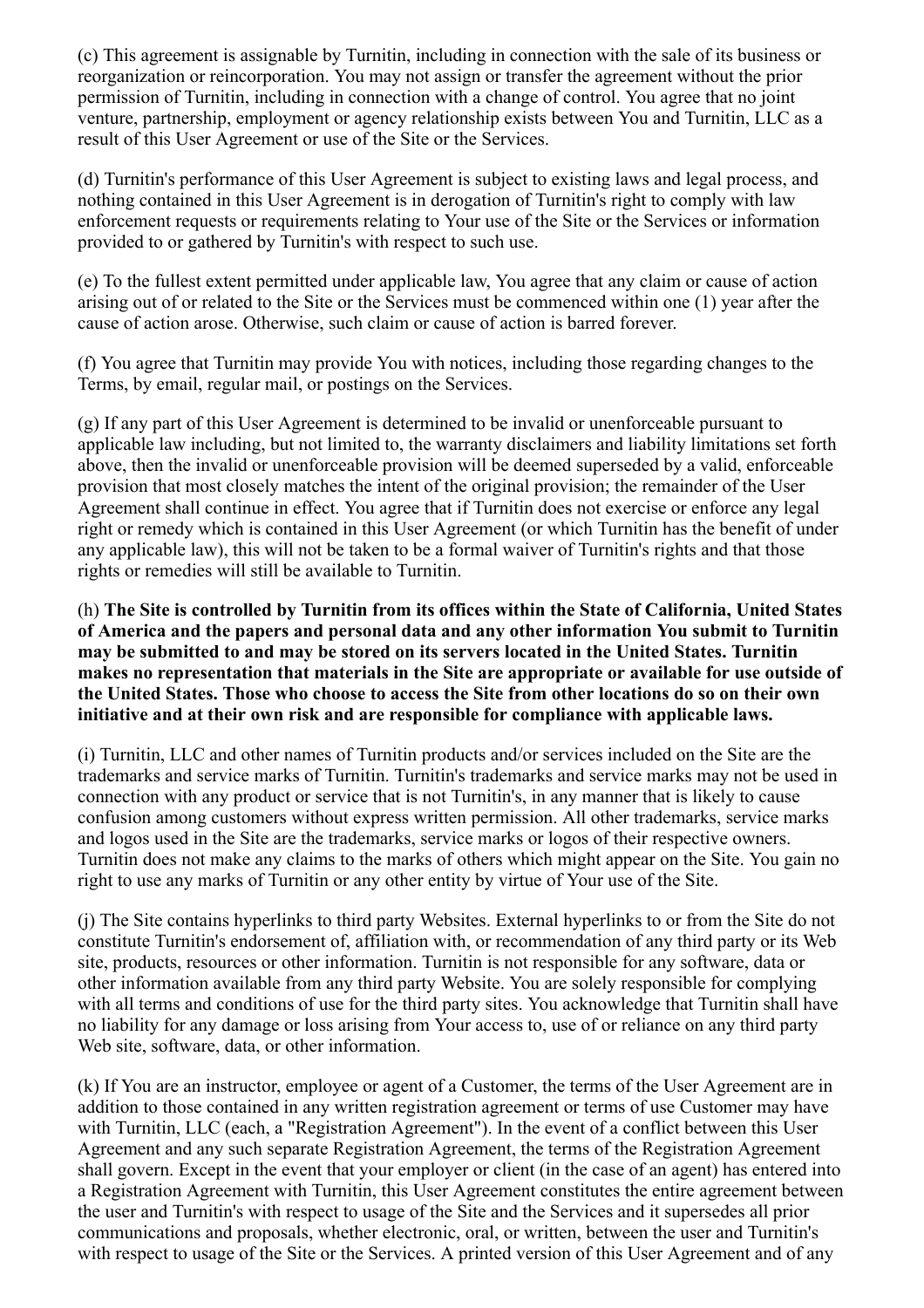notice given in electronic form shall be admissible in judicial or administrative proceedings based upon or relating to the User agreement to the same extent and subject to the same conditions as other business documents and records originally generated and maintained in printed form.

# \*\*Section B

### (applicable only to Users in the European Union)

- 1. Turnitin is compliant with the General Data Protection Regulation (GDPR) effective as of 25 May 2018. The legal basis for the processing of Your Personal Data is that such processing is necessary for the performance of a task in the public interest or in the exercise of the official authority vested in the Controller (Article 6(1)(e) GDPR). The 'Controller' is the institution instructing You to submit Your work through the Turnitin service, and they have official authority to subject Your work to originality checks. As such, Your consent to such processing is not required. Turnitin's Data Protection Officer can be contacted at [DPO@turnitin.com](mailto:DPO@turnitin.com).
- 2. Where the Controller is not a public authority, processing of Your Personal Data is also lawful because it is necessary for the purposes of the legitimate interests pursued by the Controller (Article  $6(1)(f)$  GDPR).
- 3. The provision of Your Personal Data is necessary in order for Your institution to perform its contract with Turnitin. You are obliged to provide Your Personal Data so that Your institution can carry out the official authority vested in it to assess Your work. Failure to do so may have adverse consequences with regard to Your relationship with Your institution or may be contrary to any terms of use You have agreed with your institution.
- 4. Turnitin may transfer Your Personal Data from the European Economic Area to the USA. When it does so, adequate safeguards are in place to ensure that the Personal Data is handled securely in the USA. Turnitin is Privacy Shield certified, a mechanism recognized by the European Commission as being adequate. Turnitin's Privacy Shield certification can be viewed at [www.privacyshield.gov/list.](http://www.privacyshield.gov/list)
- 5. Turnitin adheres to the EU Model Contract Clauses on data transfer (according to EU Commission Decision 87/2010/EC). The EU Model Contract Clauses are also recognized as an adequate mechanism by the European Commission.
- 6. Where a sub-processor is utilized in the performance of the Turnitin Services, they will be restricted to those sub-processors that are necessary in the technical performance of the Services, such as data centre and software providers. Turnitin ensures that such sub-processors are GDPR compliant by way of written contracts.
- 7. Your Personal Data is encrypted in storage. Unless otherwise instructed by the Controller, it will be stored indefinitely in encrypted form and may be used to assess originality of other submissions in the future. Turnitin adds student papers to a private, proprietary database (which is not publically accessible) indefinitely unless its customer requests deletion of such Personal Data. Such archiving is compatible with the purposes for which the Personal data was collected.
- 8. You have the right to request from the Controller (Your institution) access to, rectification of, or erasure of Personal Data, or restriction of such processing as well as the right to Personal Data portability. You have the right to complain to the Controller and/or your national Supervisory Authority in the event of non-compliance.
- 9. No automated decision making or profiling is undertaken by Turnitin in relation to Your Personal Data.
- 10. Your institution may decide to process Your Personal data.